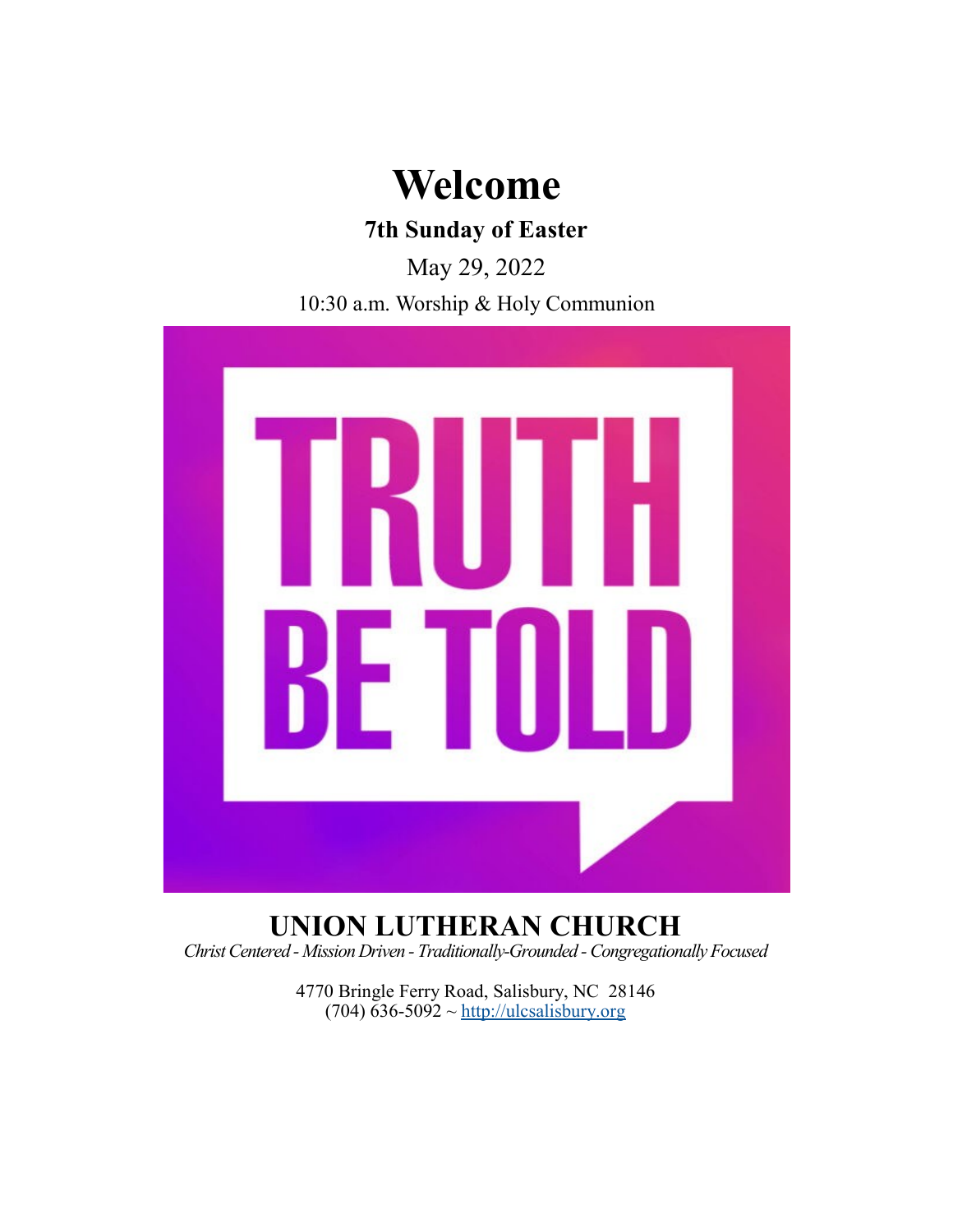## WELCOME and ANNOUNCEMENTS

## RECOGNITION OF GERALD BAME SCHOLARSHIP RECIPIENTS

A noisy offering will be collected at the beginning of service to financially assist with upcoming Congregational Domestic Mission Trip from June 5-10.

PRELUDE Toccata on "All People that on Earth Do Dwell" (Burkhardt)

*The Altar Candles are lit at this time during the Prelude.*

*The minister leads the congregation in the invocation.* 

*Please stand as able.*

- L Christ is Risen!
- **C He is risen, indeed! Alleluia!**
- L In the name of the Father, and of the  $\pm$  Son, and of the Holy Spirit. (Matt. 28:19)

## **C Amen**

## BRIEF ORDER FOR CONFESSION AND FORGIVENESS

- L Almighty God, to whom all hearts are open, all desires known, and from whom no secrets are hid: Cleanse the thoughts of our hearts by the inspiration of your Holy Spirit, that we may perfectly love you and worthily magnify your holy name, through Jesus Christ our Lord.
- **C Amen**
- L If we say we have no sin, we deceive ourselves, and the truth is not in us. But if we confess our sins, God who is faithful and just will forgive our sins and cleanse us from all unrighteousness. (1 John 1:8-9)

*Silence for reflection and self-examination.*

- L Most merciful God,<br> **C** we confess that we
- we confess that we are in bondage to sin and cannot free ourselves. We have **sinned against you in thought, word, and deed, by what we have done and by what we have left undone. We have not loved you with our whole heart; we have not loved our neighbors as ourselves. For the sake of your Son, Jesus Christ, have mercy on us. Forgive us, renew us, and lead us, so that we may delight in your will and walk in your ways, to the glory of your holy name. Amen**

*The minister stands and addresses the congregation.*

L In the mercy of almighty God, Jesus Christ was given to die for you, and for his sake God forgives you all your sins. To those who believe in Jesus Christ he gives the power to become the children of God and bestows on them the Holy Spirit.

## **C Amen**

| HYMN | Alleluia, Sing to Jesus (1-3 verses) | LBW# 158 |
|------|--------------------------------------|----------|
|      |                                      |          |

## GREETING

L The grace of our Lord Jesus Christ, the love of God, and the communion of the Holy Spirit be with you all.

## **C And also with you.**

KYRIE (Mark 10:47)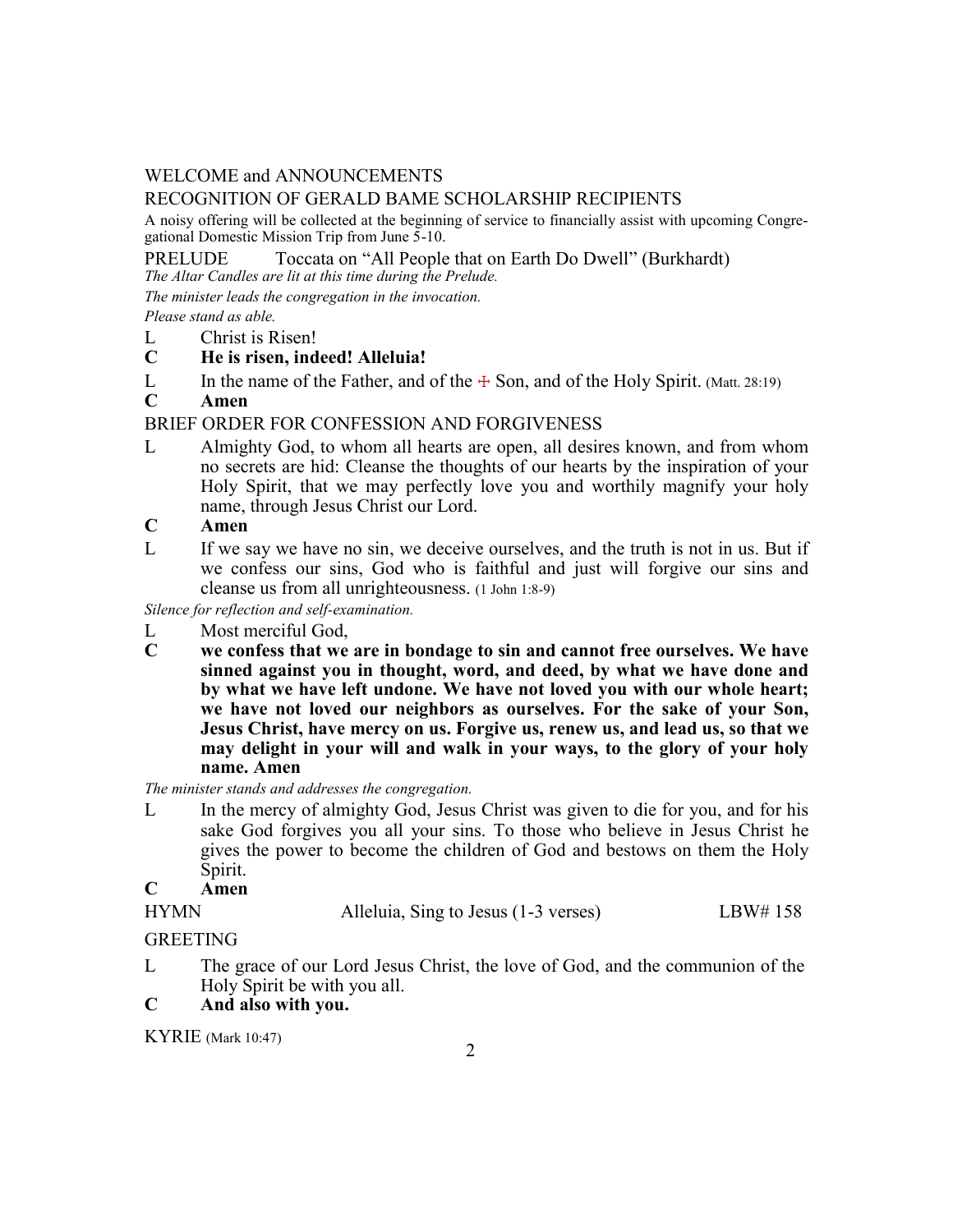- L In peace, let us pray to the Lord.<br>C Lord. have mercy.
- **C Lord, have mercy.**
- L For the peace from above, and for our salvation, let us pray to the Lord.
- **C Lord, have mercy.**
- L For the peace of the whole world, for the well-being of the Church of God, and for the unity of all, let us pray to the Lord.
- **C Lord, have mercy.**
- L For this holy house, and for all who offer here their worship and praise, let us pray to the Lord.
- **C Lord, have mercy.**
- L Help, save, comfort, and defend us, gracious Lord.
- **C Amen**

HYMN OF PRAISE (Luke 2:14; John 1:29; Revelation 5:12-13; 19:5-9)

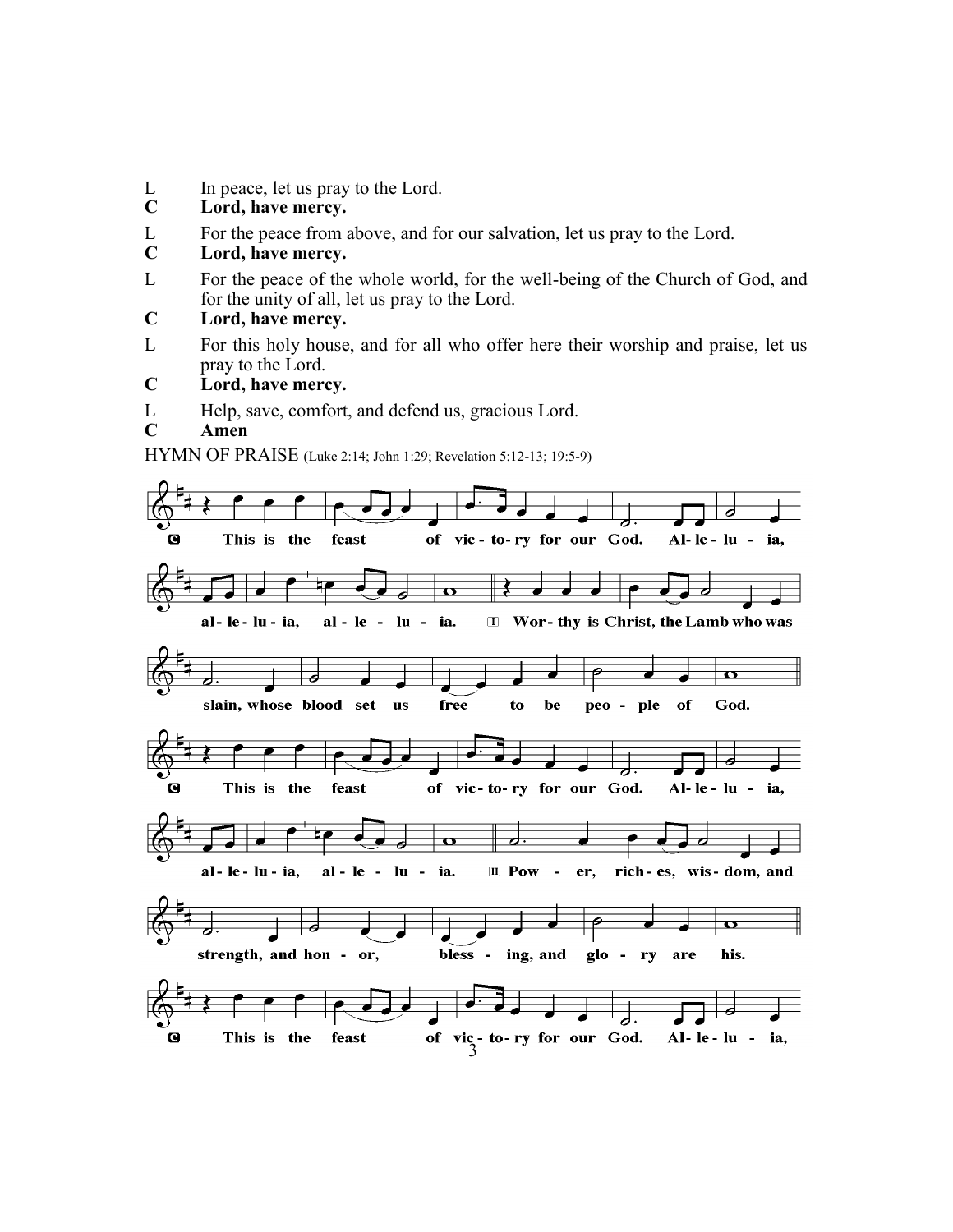

SALUTATION (2 Timothy 4:22)

- L The Lord be with you.
- **C And also with you.**

#### PRAYER OF THE DAY

- L Let us pray. O King of Glory and Lord of countless angels, in triumph you ascended to the highest heaven. Abandon us not to be orphans, but keep your Father's promise to send your Spirit of truth. You live and reign with the Father and the Holy Spirit, one God, now and forever.
- **<sup>C</sup> Amen** <sup>4</sup>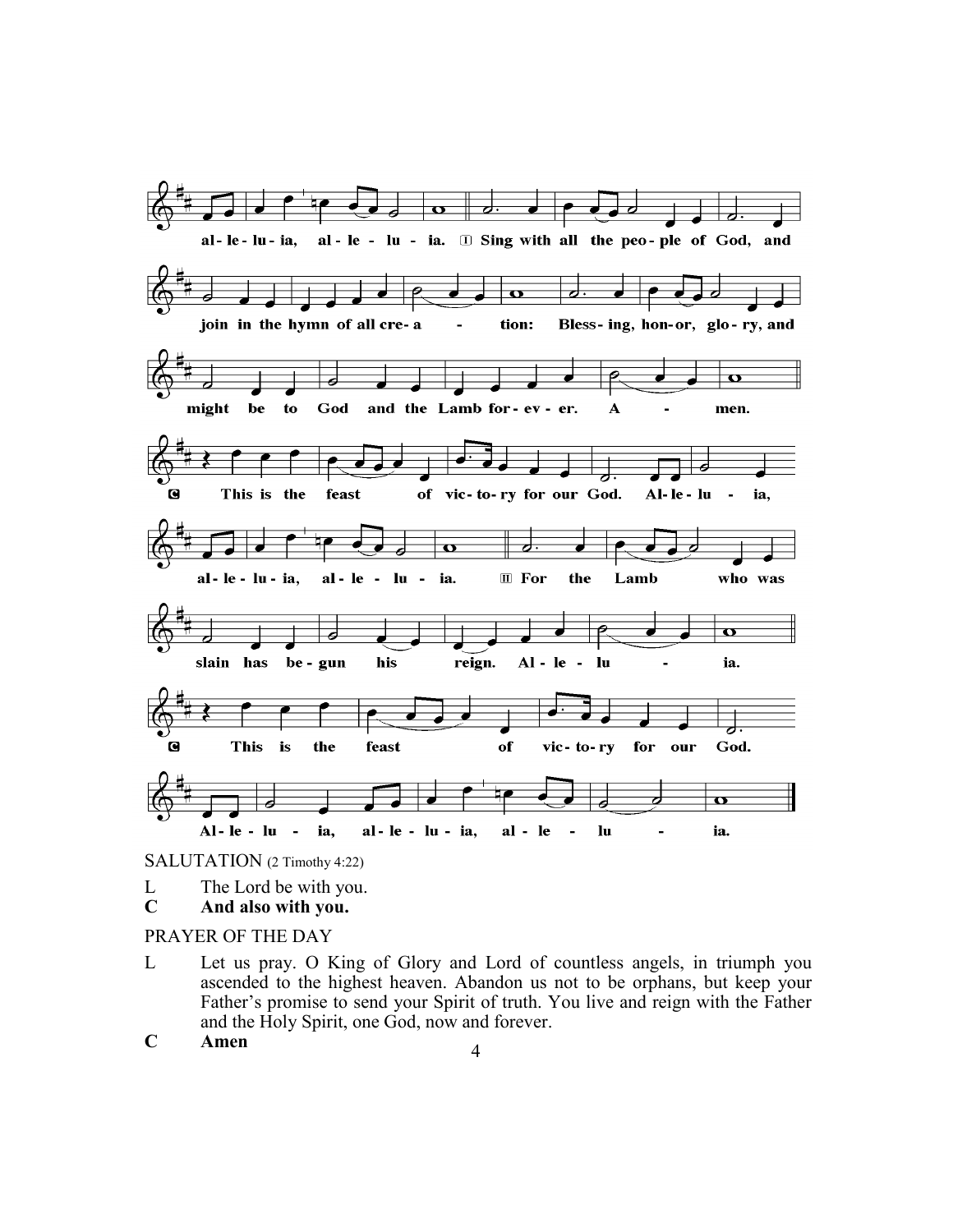#### *Please be seated.*

#### CHILDREN'S MESSAGE

*We read scripture from the Old Testament, Apostolic Letters and the Gospels because faith comes from hearing.* (Romans 10:17)

### FIRST LESSON: Acts 1:12-26

<sup>12</sup>Then {the apostles whom Jesus had chosen} returned to Jerusalem from the mount called Olivet, which is near Jerusalem, a Sabbath day's journey away. <sup>13</sup>And when they had entered, they went up to the upper room, where they were staying, Peter and John and James and Andrew, Philip and Thomas, Bartholomew and Matthew, James the son of Alphaeus and Simon the Zealot and Judas the son of James. <sup>14</sup>All these with one accord were devoting themselves to prayer, together with the women and Mary the mother of Jesus, and his brothers. <sup>15</sup>In those days Peter stood up among the brothers (the company of persons was in all about 120) and said,  $16$  Brothers, the Scripture had to be fulfilled, which the Holy Spirit spoke beforehand by the mouth of David concerning Judas, who became a guide to those who arrested Jesus.  $^{17}$  For he was numbered among us and was allotted his share in this ministry."  $18$ (Now this man acquired a field with the reward of his wickedness, and falling headlong he burst open in the middle and all his bowels gushed out. <sup>19</sup>And it became known to all the inhabitants of Jerusalem, so that the field was called in their own language Akeldama, that is, Field of Blood.) <sup>204</sup> For it is written in the Book of Psalms, 'May his camp become desolate, and let there be no one to dwell in it'; and 'Let another take his office.'" <sup>21</sup>So one of the men who have accompanied us during all the time that the Lord Jesus went in and out among us, <sup>22</sup>beginning from the baptism of John until the day when he was taken up from us  $\overline{ }$ one of these men must become with us a witness to his resurrection."  $23$ And they put forward two, Joseph called Barsabbas, who was also called Justus, and Matthias. <sup>24</sup>And they prayed and said, "You, Lord, who know the hearts of all, show which one of these two you have chosen  $^{25}$  to take the place in this ministry and apostleship from which Judas turned aside to go to his own place." <sup>26</sup>And they cast lots for them, and the lot fell on Matthias, and he was numbered with the eleven apostles.

Lay Reader Here ends the reading.

## SECOND LESSON: Revelation 22:1-6, 12-20

<sup>1</sup>Then the angel showed me the river of the water of life, bright as crystal, flowing from the throne of God and of the Lamb<sup>2</sup> through the middle of the street of the city; also, on either side of the river, the tree of life with its twelve kinds of fruit, yielding its fruit each month. The leaves of the tree were for the healing of the nations.  ${}^{3}$ No longer will there be anything accursed, but the throne of God and of the Lamb will be in it, and his servants will worship him. <sup>4</sup>They will see his face, and his name will be on their foreheads. <sup>5</sup>And night will be no more. They will need no light of lamp or sun, for the Lord God will be their light, and they will reign forever and ever. <sup>6</sup>And he said to me, "These words are trustworthy and true. And the Lord, the God of the spirits of the prophets, has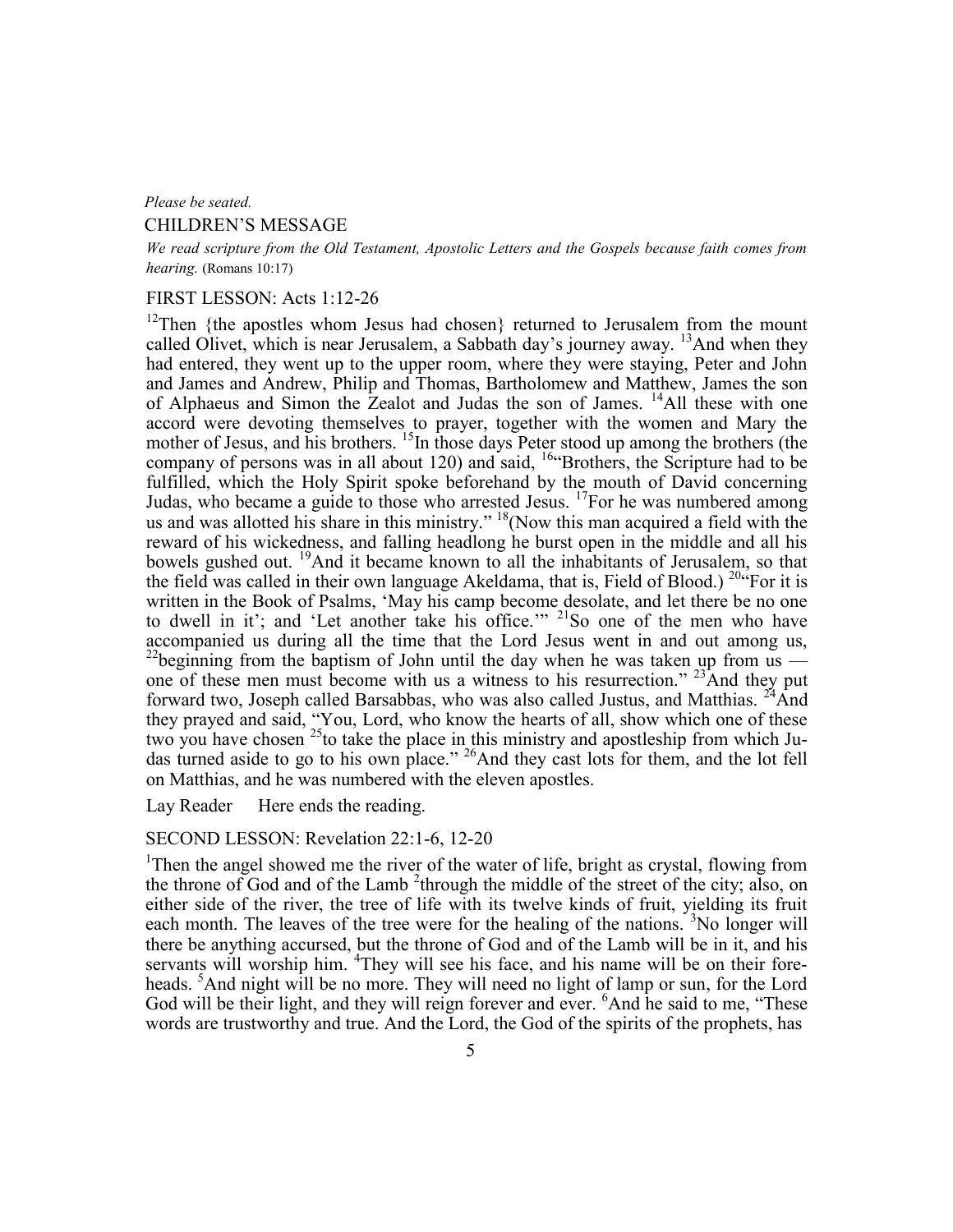sent his angel to show his servants what must soon take place."

 $12$ "Behold, I am coming soon, bringing my recompense with me, to repay each one for what he has done. <sup>13</sup>I am the Alpha and the Omega, the first and the last, the beginning and the end." <sup>14</sup>Blessed are those who wash their robes, so that they may have the right to the tree of life and that they may enter the city by the gates. <sup>15</sup>Outside are the dogs and sorcerers and the sexually immoral and murderers and idolaters, and everyone who loves and practices falsehood. <sup>16"</sup>I, Jesus, have sent my angel to testify to you about these things for the churches. I am the root and the descendant of David, the bright morning star." <sup>17</sup>The Spirit and the Bride say, "Come." And let the one who hears say, "Come." And let the one who is thirsty come; let the one who desires take the water of life without price.  $^{18}$ I warn everyone who hears the words of the prophecy of this book: if anyone adds to them, God will add to him the plagues described in this book,  $19$  and if anyone takes away from the words of the book of this prophecy, God will take away his share in the tree of life and in the holy city, which are described in this book. <sup>20</sup>He who testifies to these things says, "Surely I am coming soon." Amen. Come, Lord Jesus!

Lay Reader Here ends the reading.

*Please stand as you are able.*

GOSPEL ACCLAMATION (John 6:68)



L The Holy Gospel according to St. John the 17th chapter.

## **C Glory to you, O Lord.**

## GOSPEL: John 17:20-26

 $20$ {Jesus said,} "I do not ask for these only, but also for those who will believe in me through their word,  $^{21}$ that they may all be one, just as you, Father, are in me, and I in you, that they also may be in us, so that the world may believe that you have sent me.  $22$ The glory that you have given me I have given to them, that they may be one even as we are one,  $^{23}$ I in them and you in me, that they may become perfectly one, so that the world may know that you sent me and loved them even as you loved me.  $^{24}$ Father, I desire that they also, whom you have given me, may be with me where I am, to see my glory that you have given me because you loved me before the foundation of the world.  $^{25}$ O righteous Father, even though the world does not know you, I know you, and these know that you have sent me. <sup>26</sup>I made known to them your name, and I will continue to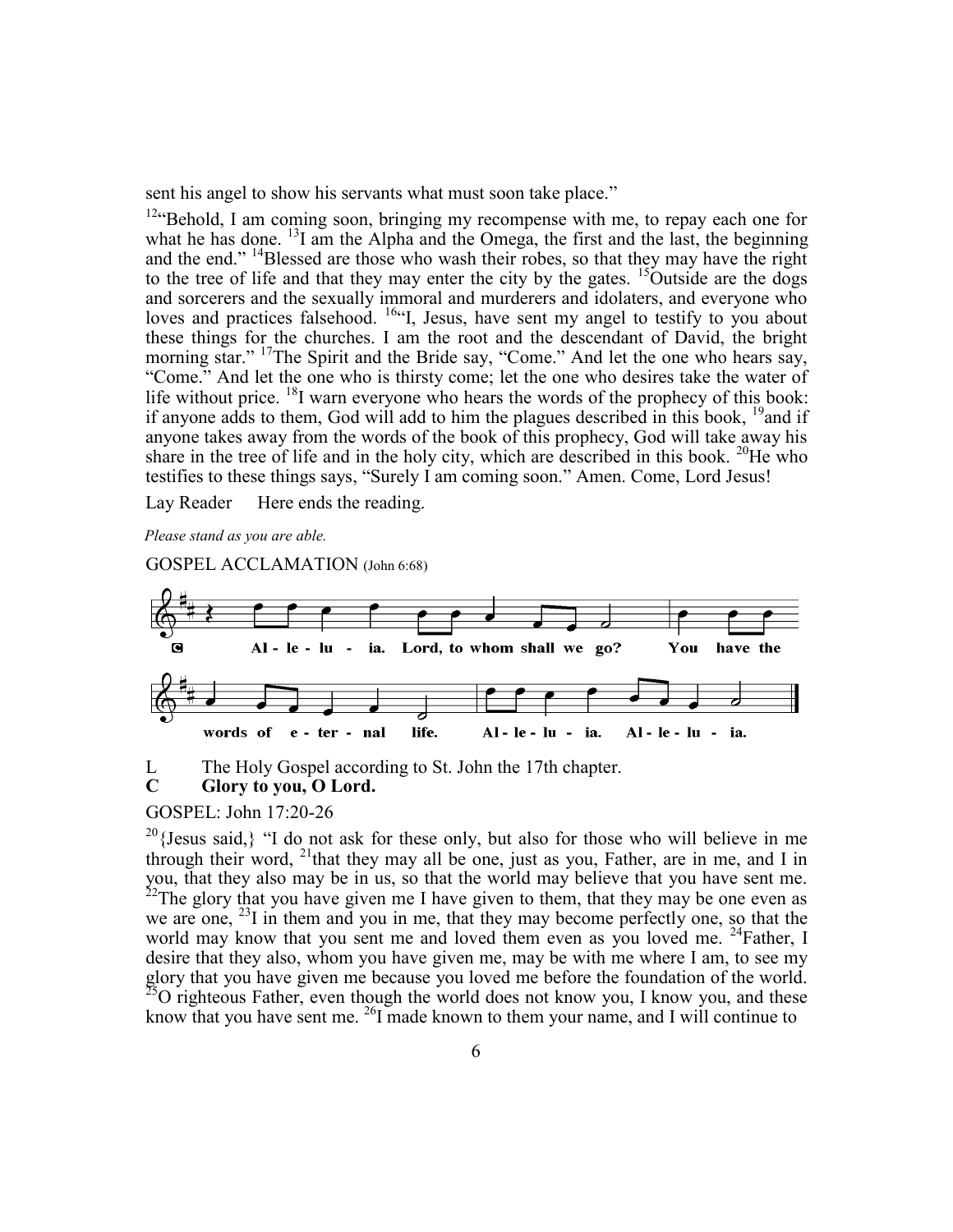make it known, that the love with which you have loved me may be in them, and I in them."

L The Gospel of the Lord.

**C Praise to you, O Christ.**

*Please be seated.* 

MESSAGE The Truth Be Told

*Please stand as you are able.*

HYMN All People That On Earth Do Dwell! LBW# 245

NICENE CREED (Romans 10:9-10)

**C We believe in one God, the Father, the Almighty, maker of heaven and earth, of all that is, seen and unseen.**

**We believe in one Lord, Jesus Christ, the only Son of God, eternally begotten of the Father, God from God, Light from Light, true God from true God, begotten, not made, of one Being with the Father. Through him all things were made. For us and for our salvation he came down from heaven; by the power of the Holy Spirit he became incarnate from the virgin Mary, and was made man. For our sake he was crucified under Pontius Pilate; he suffered death and was buried. On the third day he rose again in accordance with the Scriptures; he ascended into heaven and is seated at the right hand of the Father. He will come again in glory to judge the living and the dead, and his kingdom will have no end.**

**We believe in the Holy Spirit, the Lord, the giver of life, who proceeds from the Father and the Son. With the Father and the Son he is worshiped and glorified. He has spoken through the prophets. We believe in one holy catholic\* and apostolic Church. We acknowledge one Baptism for the forgiveness of sins. We look for the resurrection of the dead, and the life of the world to come. Amen**

*\*Or, We believe in one holy Christian and apostolic Church.*

#### THE PRAYERS (1 Timothy 2:1-4)

L Let us pray for the whole people of God in Christ Jesus, and for all people according to their needs.

*After each portion of the prayers:*

- L Lord, in your mercy,
- **C hear our prayer.**

*The prayers conclude:* 

- L Into your hands, O Lord, we commend all for whom we pray, trusting in your mercy; through your Son, Jesus Christ our Lord.
- **C Amen**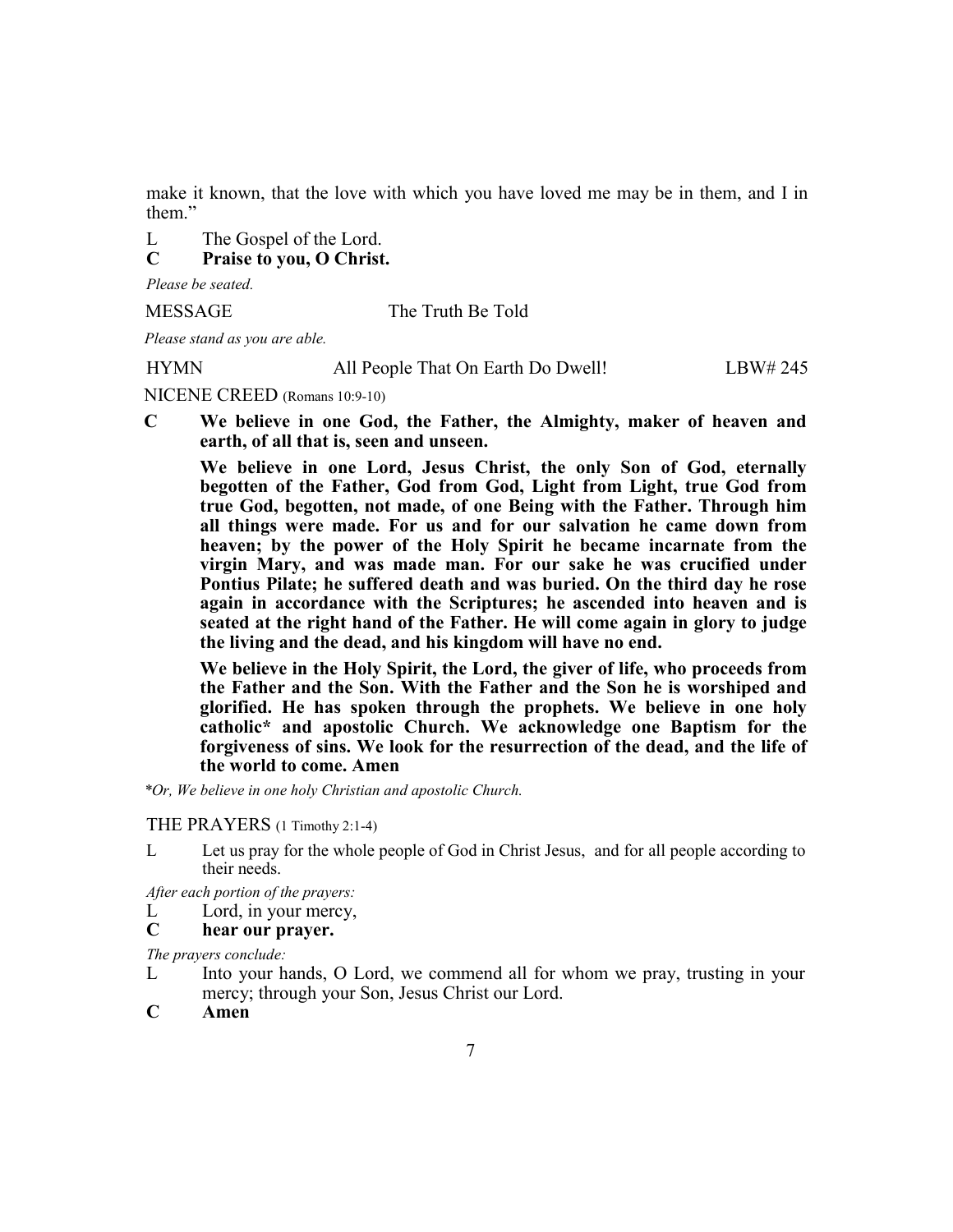#### THE PEACE (John 20:19)

*In an attempt to be vigilant and responsible, please use Hand Sanitizers provided at each entrance.* 

L The peace of the Lord be with you always.

## **C And also with you.**

*Please be seated.*

PRESENTATION OF THE GIFTS (Psalm 116:12-13, 17-19)

*The Offering is received as the Lord's Table is prepared. All loose offering will go towards the Special Fund. During the month of May, the Benevolence Teaching Moment is on SMI Haiti Please prayerfully consider giving to the Benevolence Fund.*

ANTHEM Alleluia Sing to Jesus (Hopson) Chancel Choir

*Please stand as you are able.*

OFFERTORY (Psalm 116:12-13, 17-19)



L Let us pray. Merciful Father,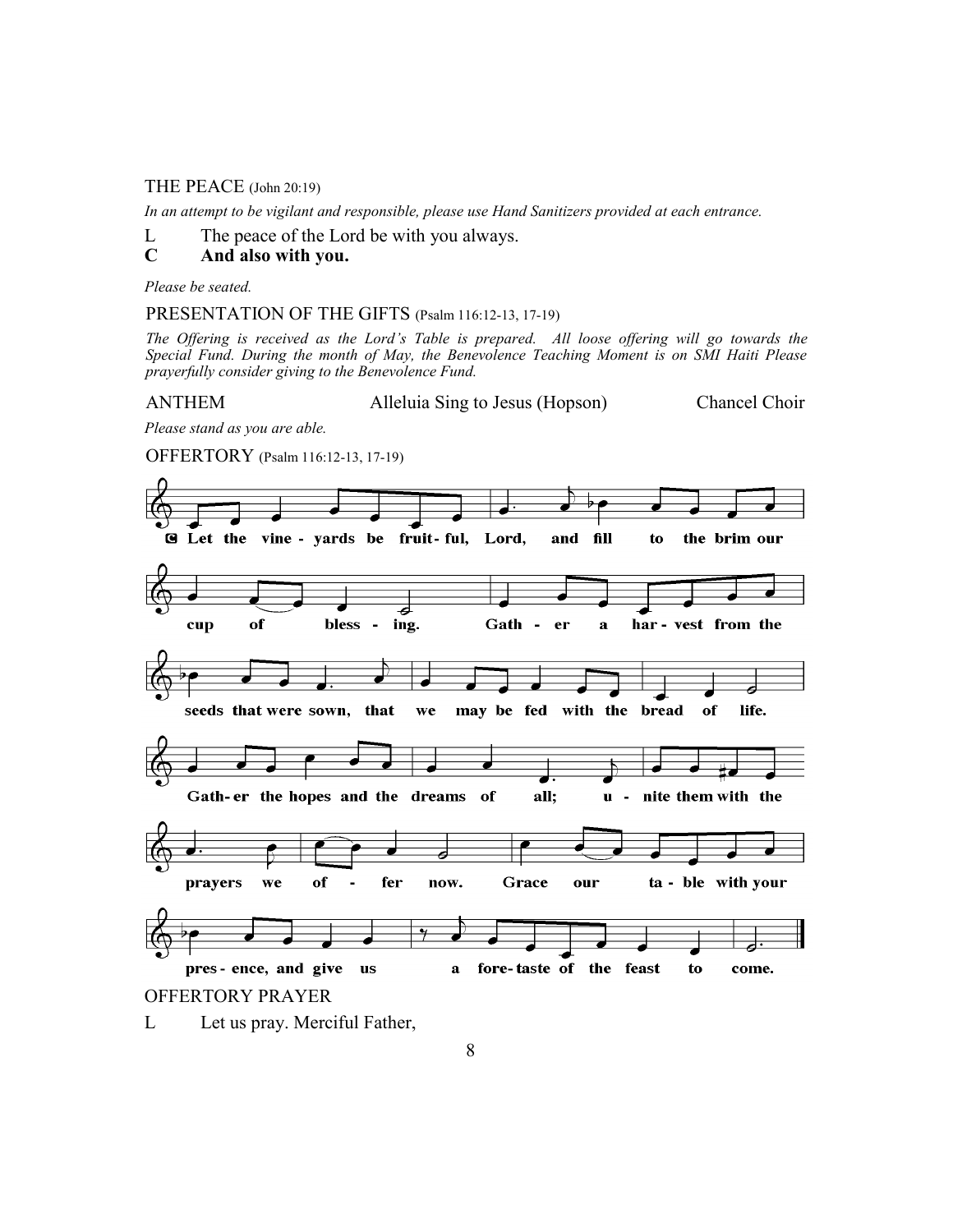**C we offer with joy and thanksgiving what you have first given us--our selves, our time, and our possessions, signs of your gracious love. Receive them for the sake of him who offered himself for us, Jesus Christ our Lord. Amen**

GREAT THANKSGIVING (2 Timothy 4:22)

- P The Lord be with you.<br>C And also with you.
- **C And also with you.**
- P Lift up your hearts.
- **C We lift them to the Lord.**
- P Let us give thanks to the Lord our God.
- **C It is right to give him thanks and praise.**
- P It is indeed right and salutary . . . we praise your name and join their unending hymn:

SANCTUS (Isaiah 6:3 and Matthew 21:9)



WORDS OF INSTITUTION (Matthew 26:26-28; Mark 14:22-24; Luke 22:19-20; 1 Corinthians 11:23-26)

9 P In the night in which he was betrayed, our Lord Jesus took bread, and gave thanks; broke it, and gave it to his disciples, saying: Take and eat; this is my body, given for you. Do this for the remembrance of me. Again, after supper, he took the cup, gave thanks, and gave it for all to drink, saying: This cup is the new covenant in my blood, shed for you and for all people for the forgiveness of sin. Do this for the remembrance of me.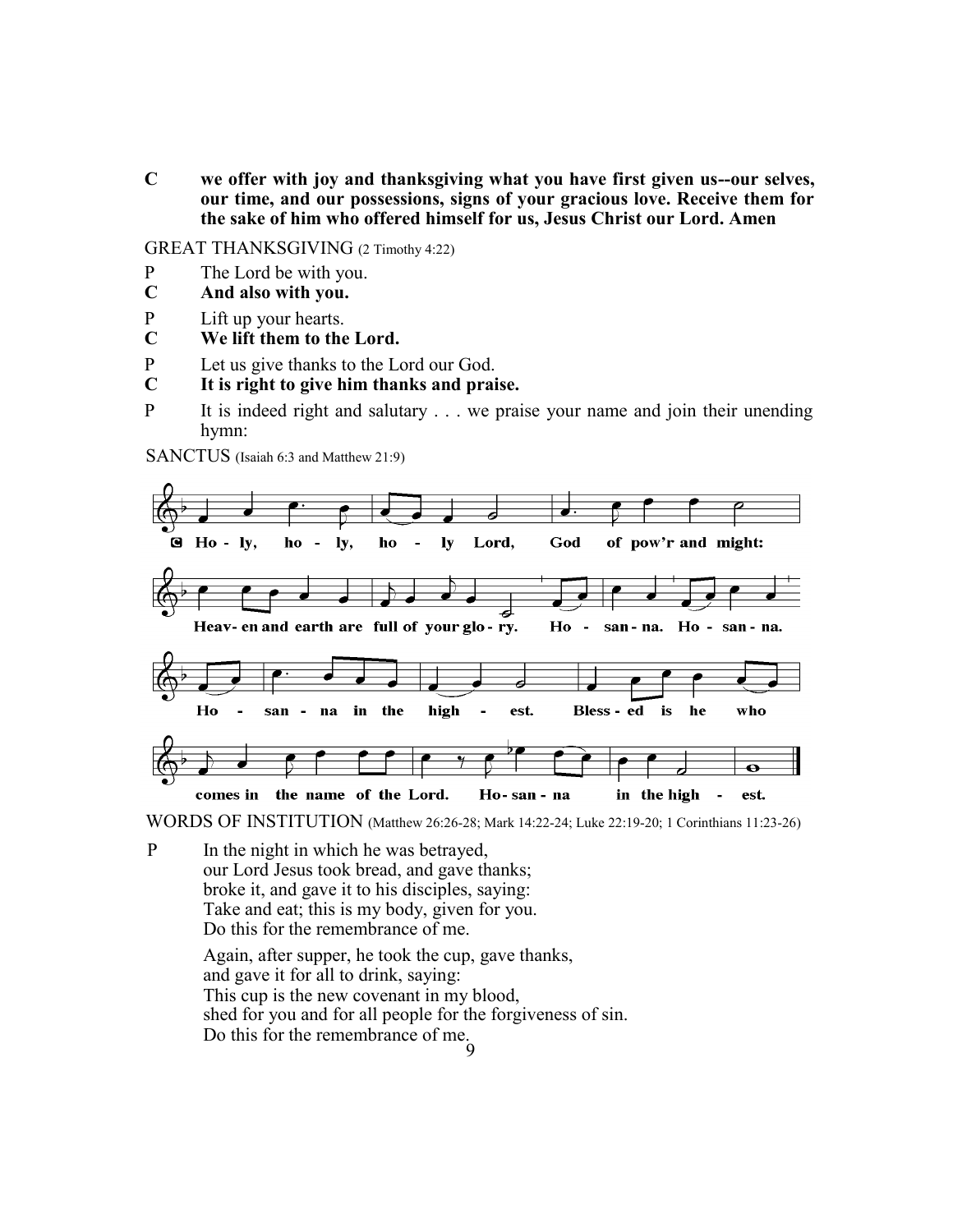#### THE LORD'S PRAYER (Matthew 6:9-13)

**C Our Father, who art in heaven, hallowed be thy name, thy kingdom come, thy will be done, on earth as it is in heaven. Give us this day our daily bread; and forgive us our trespasses, as we forgive those who trespass against us; and lead us not into temptation, but deliver us from evil. For thine is the kingdom, and the power, and the glory, forever and ever. Amen**

*Please be seated.*

COMMUNION (Mark 14:23)

*As the minister gives the bread and wine, and says these words to each communicant:*

The body of Christ, given for you. The blood of Christ, shed for you.

*The communicant may say:* Amen

 *At Union Lutheran Church the Sacrament of Holy Communion is celebrated each Sunday. All baptized Christians who believe in the real presence of Christ in the Lord's Supper are invited to commune. All who do not commune are invited to come forward to receive a blessing.* 

 *For those who prefer individually sealed units please indicate. Gluten free wafers and grape juice are also available upon request.*

 *Please fill out a communion card located in the pew and hand to the Usher while following their directions to receive Holy Communion or a blessing.*

AGNUS DEI (John 1:29)



*After all have returned to their places, the minister may say these or similar words*.

*Please stand as you are able.*

- P The body and blood of our Lord Jesus Christ strengthen you and keep you in his grace.
- **C Amen**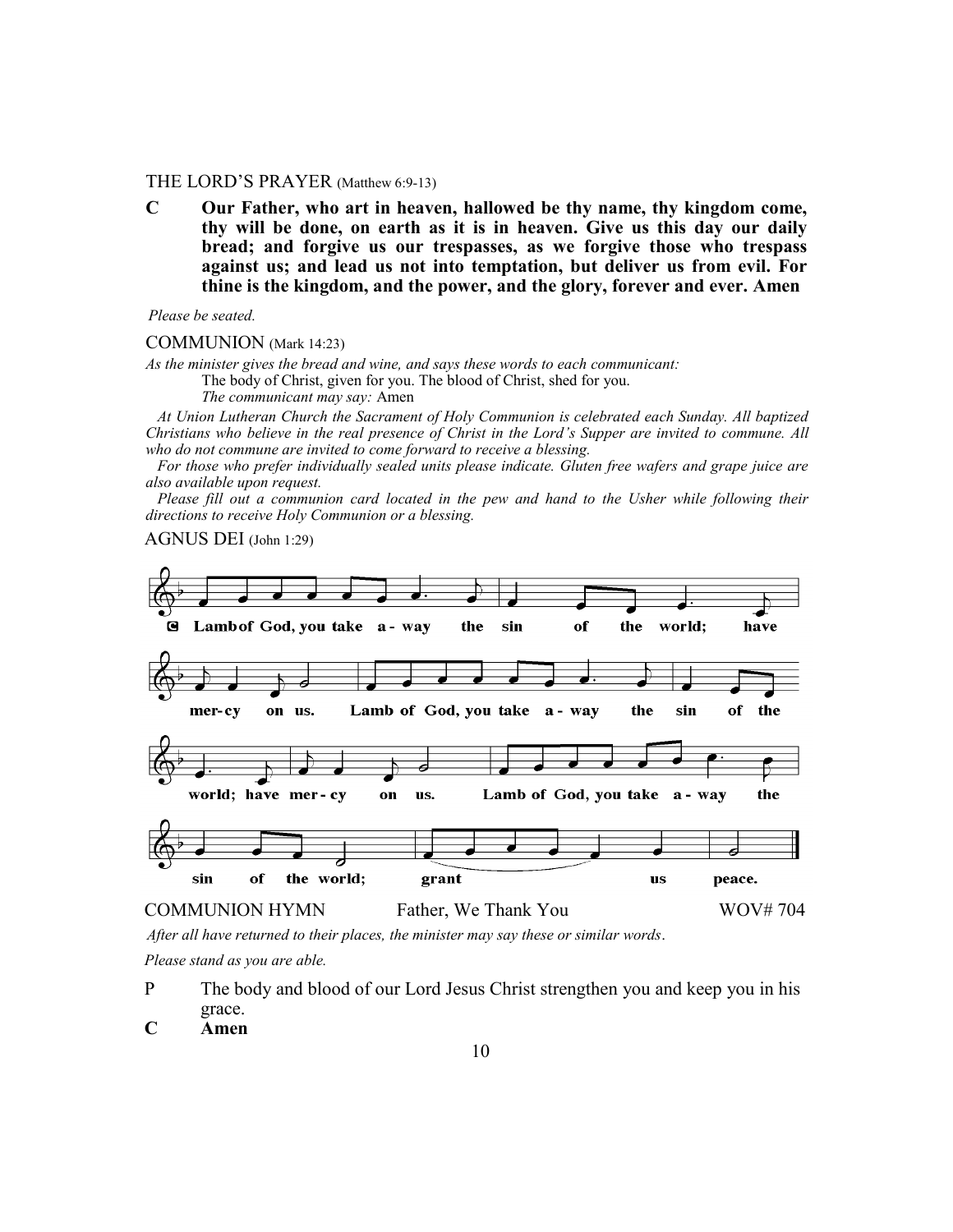#### POST COMMUNION CANTICLE (Luke 2:29-32)



#### PRAYER

*The following or a similar post-communion prayer is said.*

P Let us pray. Almighty God, you gave your Son both as a sacrifice for sin and a model of the godly life. Enable us to receive him always with thanksgiving, and to conform our lives to his; through the same Jesus Christ our Lord.

## **C Amen**

#### BENEDICTION (Numbers 6:22-27)

*The minister blesses the congregation, using this or another appropriate blessing.*

- L The Lord bless you and keep you.
	- The Lord make his face shine on you and be gracious to you.
	- The Lord look upon you with favor and  $+$  give you peace.

### **C Amen**

HYMN Alleluia, Sing to Jesus (4-5 verses) LBW# 158

THE SENDING (Matthew 28:19)

*The minister may dismiss the congregation.*

- L You have been nurtured in Word and Sacrament now go therefore and make disciples of all nations
- **C Baptizing them in the name of the Father, Son and of the Holy Spirit.**
- L Union Lutheran Church you are sent!
- **C Amen, amen, amen**

POSTLUDE All People That on Earth Do Dwell (Janson)